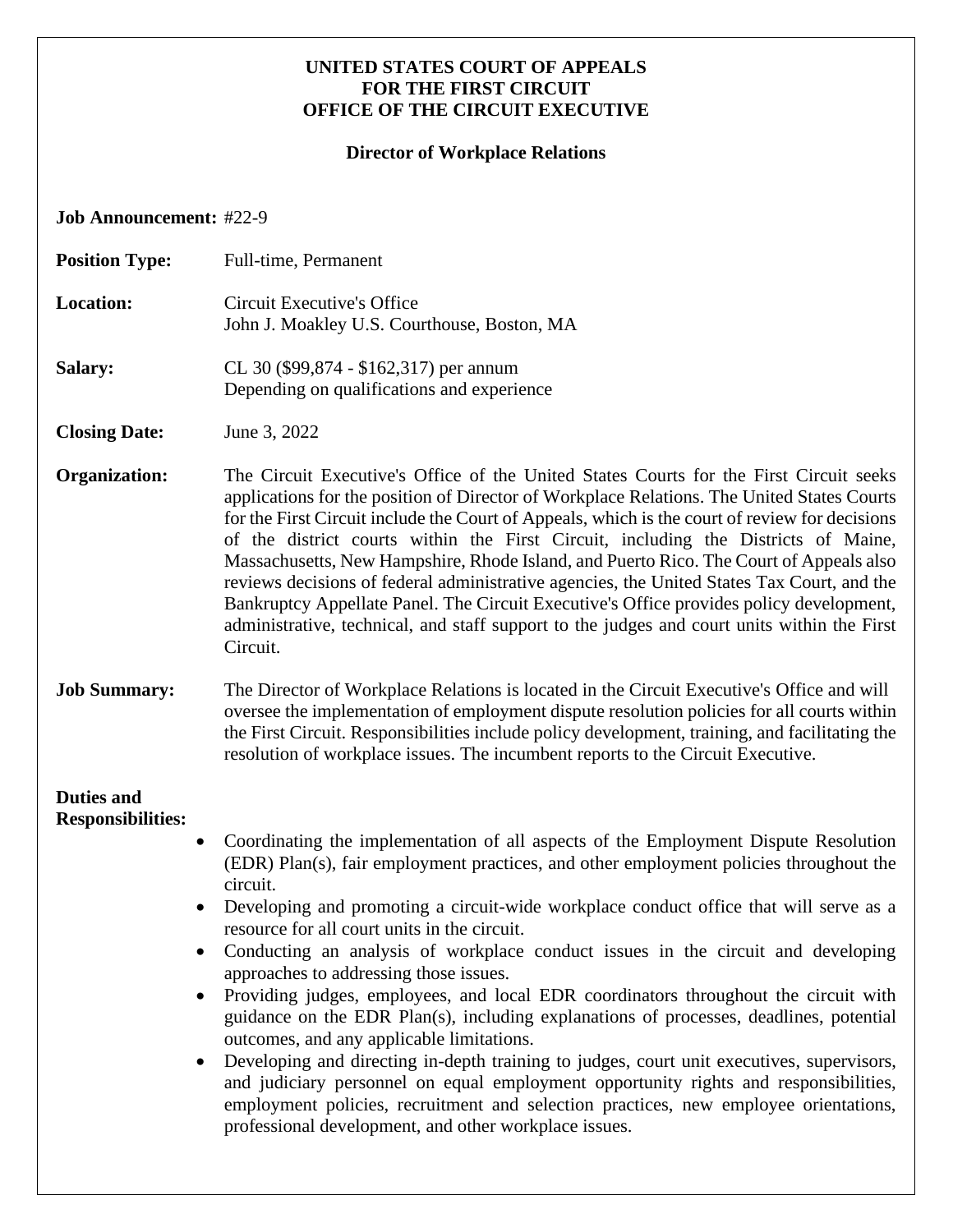- Serving as the primary expert on EDR and related issues for the First Circuit Judicial Council, Court of Appeals, and Judicial Council Workplace Conduct Committee. Researching, analyzing alternatives, preparing appropriate recommendations, and identifying courses of action as appropriate.
- Serving on the circuit's Workplace Conduct Committee, providing information and updates to the committee on workplace initiatives being implemented throughout the judiciary and private sector. This may include collecting and analyzing data, identifying trends, and making recommendations.
- Providing sound advice, guidance, and recommendations to judges, court unit executives, managers, and supervisors, related to the administration of EDR plans and the appropriate resolution of workplace issues based on well-supported facts and consistent with applicable policies, procedures, practices, and standards.
- Conducting proactive visits with employees throughout the circuit and offering regular informal circuit-wide opportunities that promote connection and maintain an exemplary workplace.
- Creating, developing, and distributing the First Circuit email newsletter to all employees.
- Updating the Office of Workplace Relation's intranet/website, including contact information, resources, and Committee and Subcommittee information.
- Supporting the Law Clerks', Clerk's Office, and Probation and Pretrial Services Subcommittees, including assisting with membership, engagement, projects, and training of the Subcommittees.
- Acting as a liaison between the Law Clerks', Clerk's Office, and Probation and Pretrial Services Subcommittees and the First Circuit Workplace Conduct Committee.
- Offering leadership development and support to the Chairs of the Law Clerks', Clerk's Office, and Probation and Pretrial Services Subcommittees.
- Managing funds and formulating annual budget estimates for training activities. Evaluating and measuring each court unit's overall training initiative and making recommendations which meet unit goals and objectives.
- Developing and initiating employment surveys, tracking and analyzing data, identifying trends, and making recommendations, as requested.
- Representing the First Circuit in defining national and regional workplace environment policies and training and communication mechanisms, and facilitating discussion with constituent groups to propose changes in national policies.
- Performing other duties as assigned.
- Travel within the circuit and to national conferences will be required.

### **Minimum Qualifications:**

- The candidate must possess a minimum of four years of specialized experience. Specialized experience is progressively responsible experience which has provided the particular knowledge, skills, and abilities to perform the duties of the position successfully. For example, specialized experience might include progressively responsible experience in employment law, employee relations, employment dispute resolution, mediation, or a similar field.
- A bachelor's degree from an accredited college or university in employment relations, human resources, or a related field is required.
- Excellent organizational skills, attention to detail, the ability to respond to requests on short notice, and the ability to manage multiple tasks and meet stringent deadlines are essential.
- Excellent interpersonal skills and the ability to communicate effectively both orally and in writing are required, including the ability to lead and/or facilitate difficult discussions regarding sensitive matters.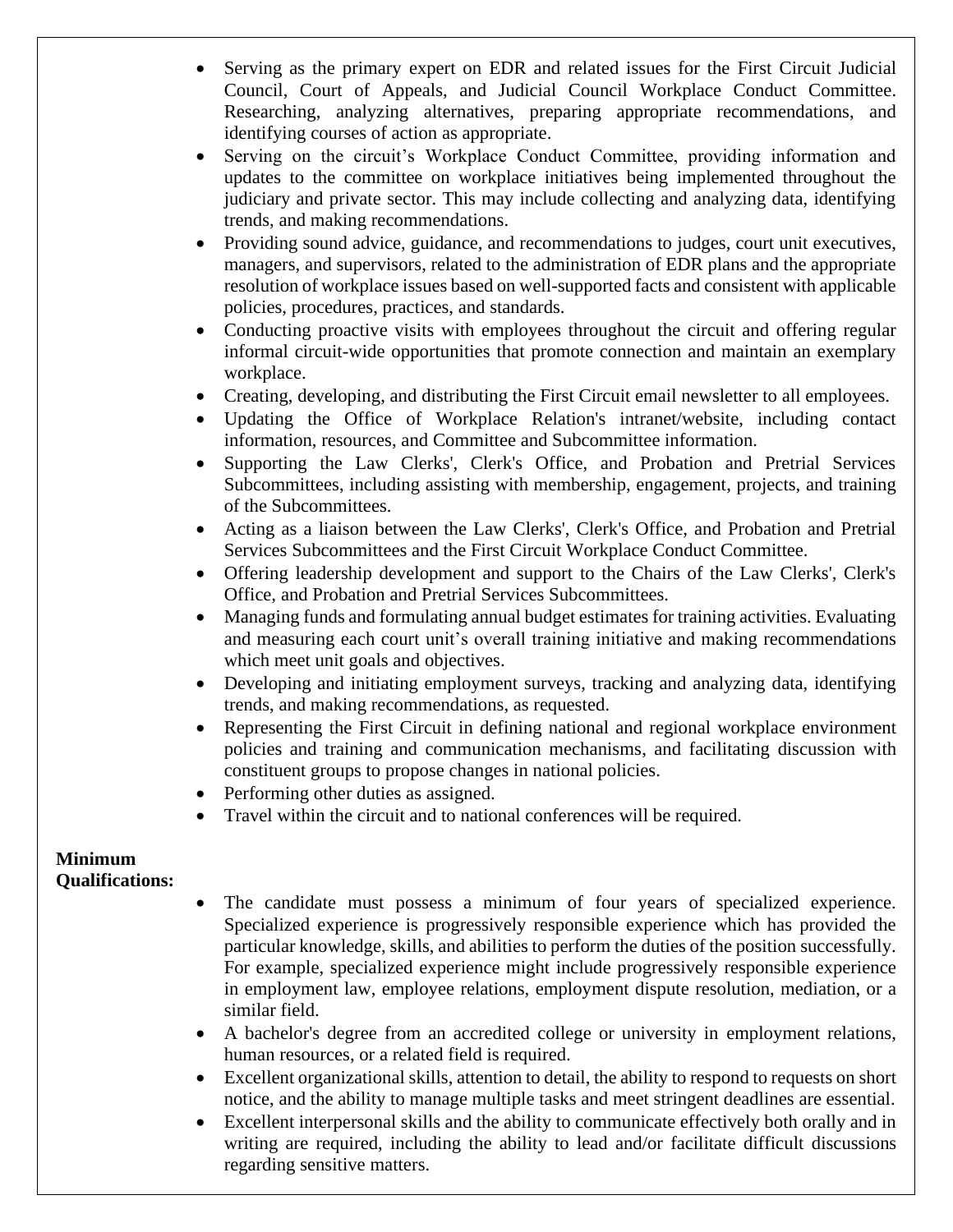|                                            | Skill and ability to listen and quickly understand and assess information, ideas, and<br>interpersonal dynamics.                                                                                                                                     |
|--------------------------------------------|------------------------------------------------------------------------------------------------------------------------------------------------------------------------------------------------------------------------------------------------------|
| $\bullet$                                  | Skill in establishing cooperative working relationships with staff throughout the circuit.<br>Skill in facilitating, mediating, and implementing desired outcomes with judges, senior<br>managers, unit executives, and court staff.                 |
|                                            | Proven ability to demonstrate sound judgment and maintain confidentiality is essential.                                                                                                                                                              |
| <b>Preferred</b><br><b>Qualifications:</b> |                                                                                                                                                                                                                                                      |
| $\bullet$                                  | An advanced degree in labor and employment relations, law, mediation, or a similar field<br>is strongly preferred.                                                                                                                                   |
|                                            | Experience in the Federal Judiciary is preferred.                                                                                                                                                                                                    |
|                                            | Familiarity with the regulations and policies of the Executive and/or Judicial Branch of the<br>Federal Government is desirable.                                                                                                                     |
| <b>Benefits:</b>                           | Federal benefits include paid vacation and sick leave, health benefits, life insurance,<br>flexible benefit programs, long-term care, retirement benefits, and a tax-deferred savings<br>plan. Further details regarding benefits can be found here: |
|                                            | https://www.uscourts.gov/careers/benefits                                                                                                                                                                                                            |
|                                            | Background Check: The successful candidate is subject to a background check or investigation, which includes<br>an FBI fingerprint check, as a condition of employment. Employee retention depends<br>upon a favorable suitability determination.    |
| <b>How to Apply:</b>                       | Submit the following documents: (1) cover letter, (2) resume and (3) completed<br>AO-78, Application for Federal Judicial Branch Employment (version dated<br>$12/21$ ) to:                                                                          |
|                                            | Andrew Burke, Human Resources Administrator<br>Office of the Circuit Executive<br>U.S. Court of Appeals for the First Circuit<br>John Joseph Moakley U.S. Courthouse<br>1 Courthouse Way, Suite 3700<br>Boston, MA 02210                             |

Applications will also be accepted in **pdf format only** via email to **o**jobs@ca1.uscourts.gov

The application form (AO-78) is available at<http://www.ca1.uscourts.gov/sites/ca1/files/AO078.pdf>The AO-78 must be signed and filled out completely. Attaching a resume in lieu of the AO-78 or answering the questions on the AO-78 by simply referencing an attached resume is not sufficient. If the AO-78 is filled out electronically and submitted by email, the fillable form must be resaved and submitted as a non-fillable pdf before submission; otherwise the form will appear blank.

**Note:** Applications that do not include all requested information will be deemed incomplete and will not be considered.